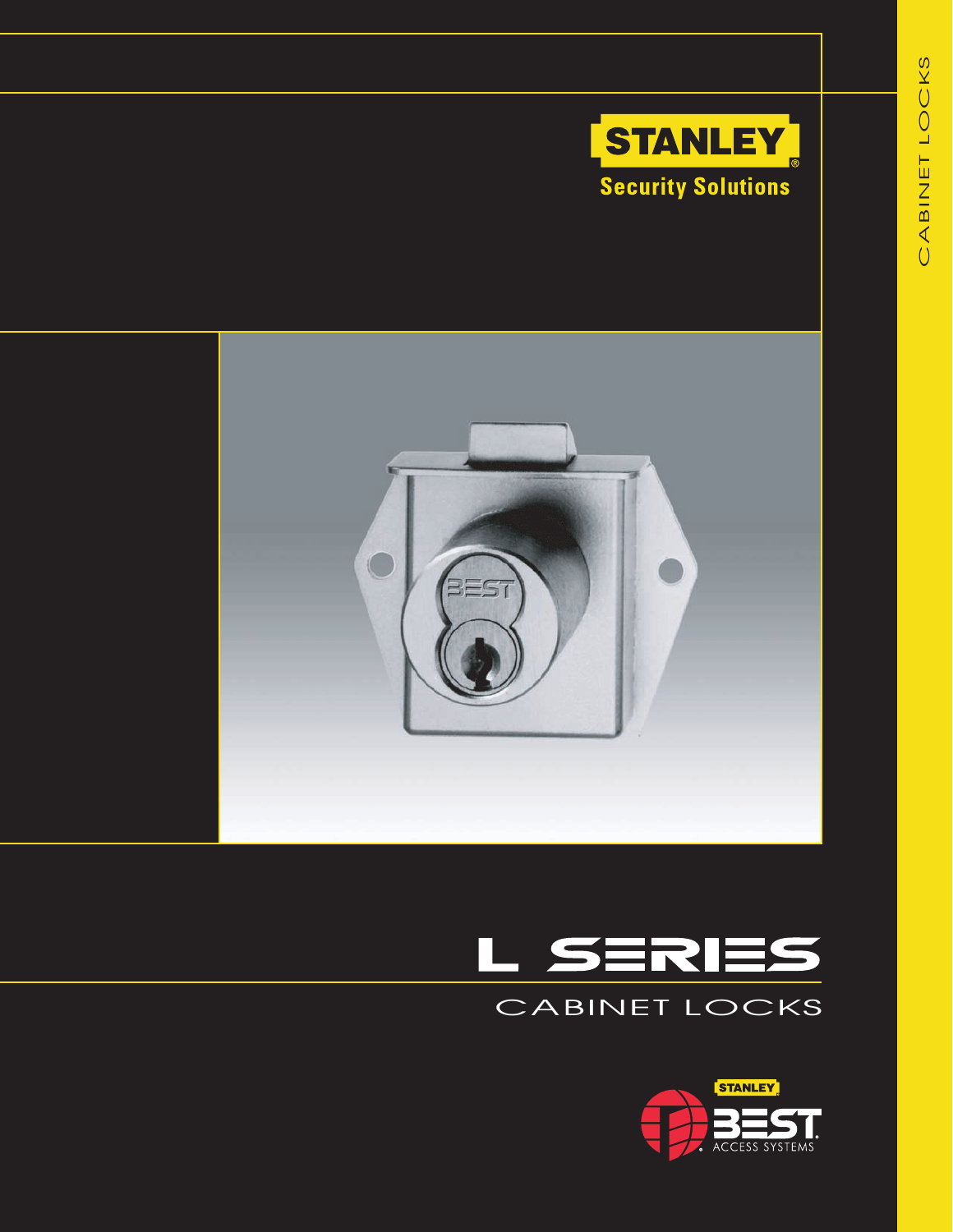## TABLE OF CONTENTS

| <b>L</b> Series<br>Page                          |
|--------------------------------------------------|
|                                                  |
|                                                  |
| 5L Latchbolt specifications/mounting positions 3 |
| 5L Deadbolt mounting positions/strikes 4         |
|                                                  |
|                                                  |
| <b>E</b> Series                                  |
| 1E Features/spec's/How to Order 5                |
| 5E Features/spec's/How to Order 6                |
|                                                  |

| <b>P</b> Series                    | Page |
|------------------------------------|------|
| <b>S</b> Series                    |      |
| 2S Functions/spec's/How to Order 8 |      |
| 3S Features/spec's/How to Order 9  |      |
|                                    |      |
| MX8 Patented Keying 11             |      |
|                                    |      |
|                                    |      |
|                                    |      |

### **3L SerieS DeaDboLt**

Operation–Deadbolt locked and unlocked by key. Must be locked by key after door is closed. Key may be withdrawn in locked position and unlocked position.

### **Specifications**

 **Material–** Bolt is stainless steel, springs are phosphor bronze, all other parts are brass.  **Backset–** <sup>7</sup> /8*"* **Bolt**- 1<sup>1</sup>/<sub>8</sub>" **x** <sup>3</sup>/<sub>16</sub>" - <sup>3</sup>/<sub>4</sub>" throw Case– Height 1<sup>21</sup>/<sub>32</sub>", width 2<sup>1</sup>/<sub>8</sub>", thickness <sup>21</sup>/<sub>32</sub>", hole spacing 1<sup>39</sup>/<sub>64</sub>" x 1<sup>1</sup>/<sub>4</sub> **Cylinder diameter–** 1 <sup>1</sup> /8*"* **Cylinder length–** 7-pin tumbler, 1 13/64*"*  **Finish–** Base finish 606 unless otherwise specified. **Keeper plate–** None supplied.



# **3L7RD2** (Vertical Only)

### **Products protected by one or more of the following patents:**

|         | U.S.:   |         |
|---------|---------|---------|
| 4531390 | 4531389 | 4633690 |
| 4663839 | 4075878 | 4616394 |
| 4055973 | 4768360 | D290085 |
| 4722204 | 4843852 | 5590555 |
| 5794472 |         |         |

#### **How to orDer – 3L**

| 3L                             |                                              |                            |                      | פ                          | 606                               | Std.                             |
|--------------------------------|----------------------------------------------|----------------------------|----------------------|----------------------------|-----------------------------------|----------------------------------|
| <b>Series</b>                  | <b>Core</b>                                  | Mounting<br><b>Housing</b> | Latch<br><b>Type</b> | <b>Hand</b><br><b>Type</b> | <b>Standard</b><br><b>Finish</b>  | <b>Cylinder</b><br>Length        |
| $3L - \text{coin}$<br>box lock | 7–7 pin housing<br>accepts all<br>Best cores | $R - rim$                  | <b>D</b> -deadbolt   | 2- vertical                | 606 612<br>626<br>(cylinder only) | Standard<br>$1\frac{1}{2}$<br>2" |

Canada: 4531390 4531389 4633690 1229234

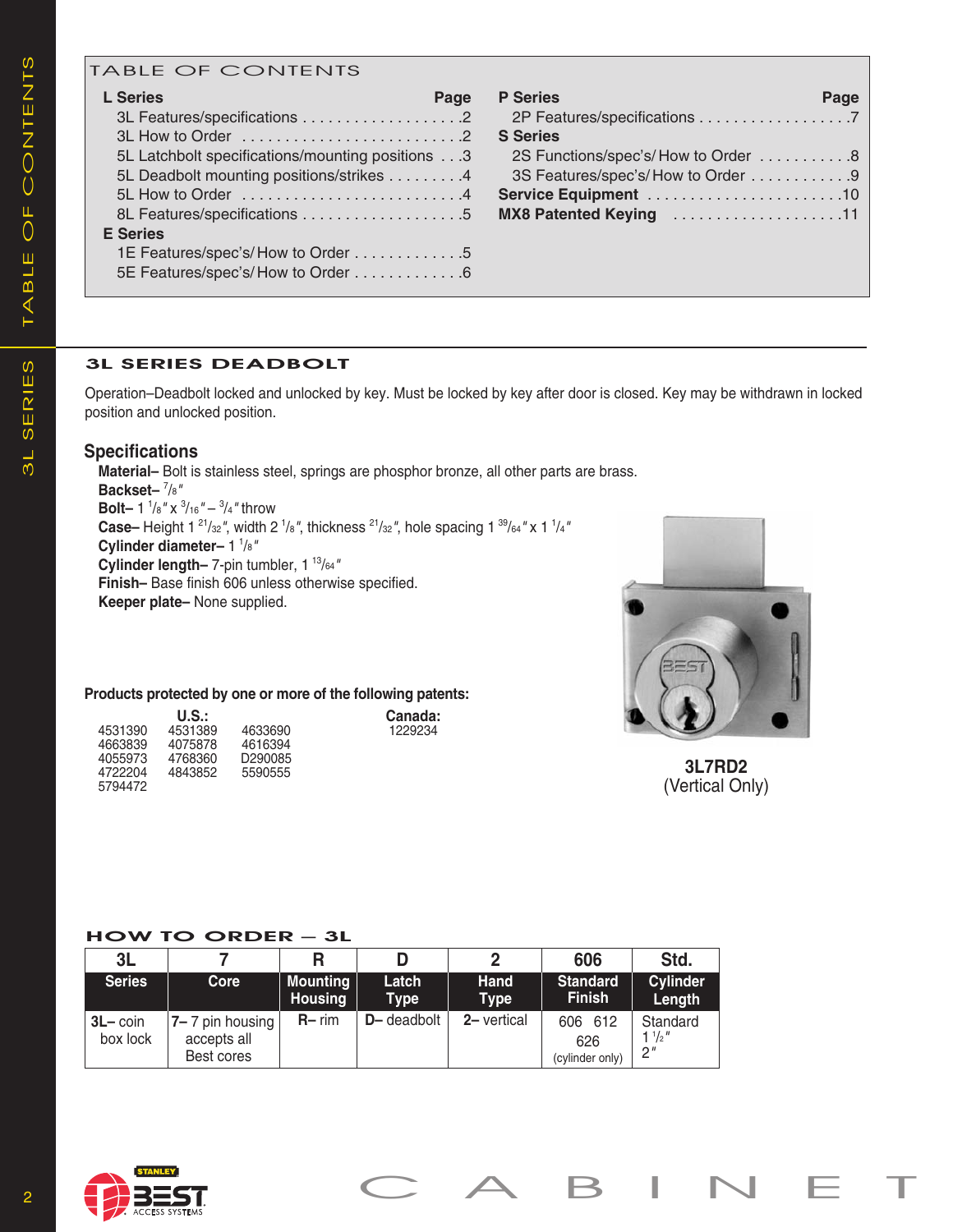# **5L SerieS LatcHboLt**

# **Specifications**

 **Latchbolt function–** Retracted by key to unlock. Key may be with drawn *only* in locked position

**Deadbolt function–** Locked and unlocked by key. Must be locked by key after door is closed. Key may be withdrawn in locked position and unlocked position

 **Backset–** <sup>7</sup> ⁄8*"*  **Body thickness–** <sup>1</sup> ⁄2*"* Case– Length 2 <sup>1</sup>/<sub>8</sub>", width 2 <sup>19</sup>/<sub>32</sub>", thickness <sup>21</sup>/<sub>32</sub>", hole spacing 2 <sup>3</sup>/<sub>16</sub><sup>*n*</sup>  **Cylinder diameter–** 1 <sup>1</sup> ⁄8*"*  **Cylinder length–** 1 1 ⁄16*"* **Deadbolt–**  $\frac{3}{4}$ " x  $\frac{25}{64}$ " –  $\frac{1}{2}$ " throw **Door thickness–** <sup>5</sup>%" minimum for rim type, <sup>21</sup>/32" minimum for mortise type. **Face**-1<sup>7</sup>/<sub>8</sub>"  $\times$ <sup>21</sup>/<sub>32</sub>' **Latchbolt–**  $\frac{3}{4}$ " x  $\frac{25}{64}$ " –  $\frac{9}{32}$ " throw  **Material–** Nickel plated zinc case and bolts, stainless steel cover, phosphor bronze spring. **Strike plate–**  ${}^{3}$ <sup>64</sup> " x  ${}^{11}$ /<sub>16</sub> " x 1<sup>7</sup>/<sub>8</sub>", hole spacing 1<sup>7</sup>/<sub>16</sub>", 1<sup>1</sup>/<sub>4</sub>" wide lip.  **T-Option–** Key is removeable only in locked position. (Deadbolt Only)



**Rim** (Vertical Mounting)



**Mortise** (Vertical Mounting)



## **5L SerieS LatcHboLt Mounting Positions**

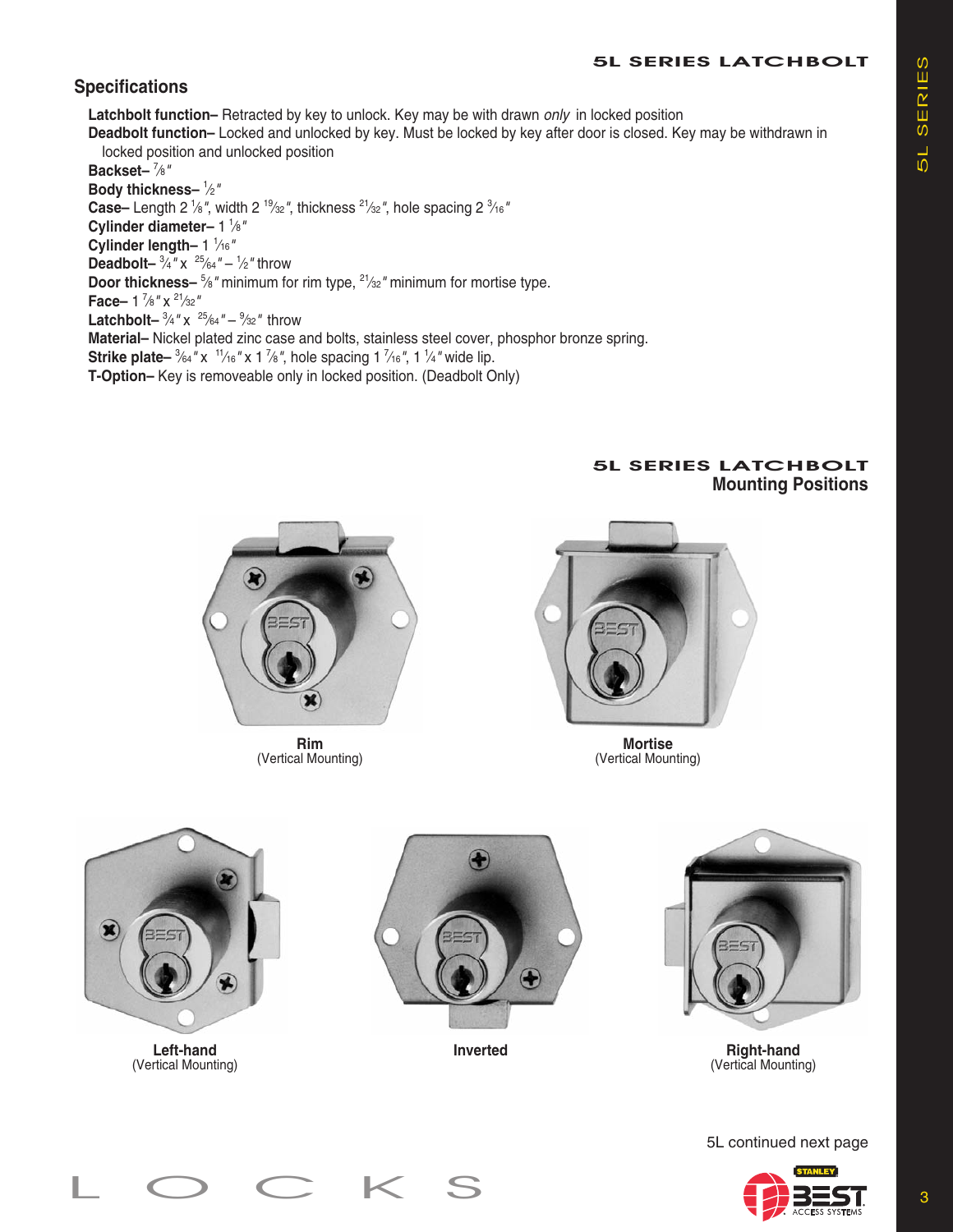

## **5L StriKeS**

Strike plate specification:  $\frac{3}{64}$  " x  $\frac{11}{16}$  " x 1  $\frac{7}{6}$ "; hole spacing 1  $\frac{7}{16}$ "









## **How to orDer – 5L**

| <b>5L</b>     |                                                         |                                |                                    |                           | 606                                  |                                                          |
|---------------|---------------------------------------------------------|--------------------------------|------------------------------------|---------------------------|--------------------------------------|----------------------------------------------------------|
| <b>Series</b> | Core<br><b>Housing</b>                                  | <b>Mounting</b><br><b>Type</b> | Latch<br><b>Type</b>               | Hand                      | <b>Standard</b><br><b>Finish</b>     | <b>Options</b>                                           |
| 5L            | <b>7–</b> 7 pin<br>housing<br>accepts all<br>Best cores | M-mortise<br>$R - rim$         | <b>D</b> -deadbolt<br>L- latchbolt | 2- vertical<br>5-inverted | 612<br>606<br>626<br>(cylinder only) | T-deadlock<br>(deadbolt only)<br>TR-special<br>trim ring |









5L SSTrIKES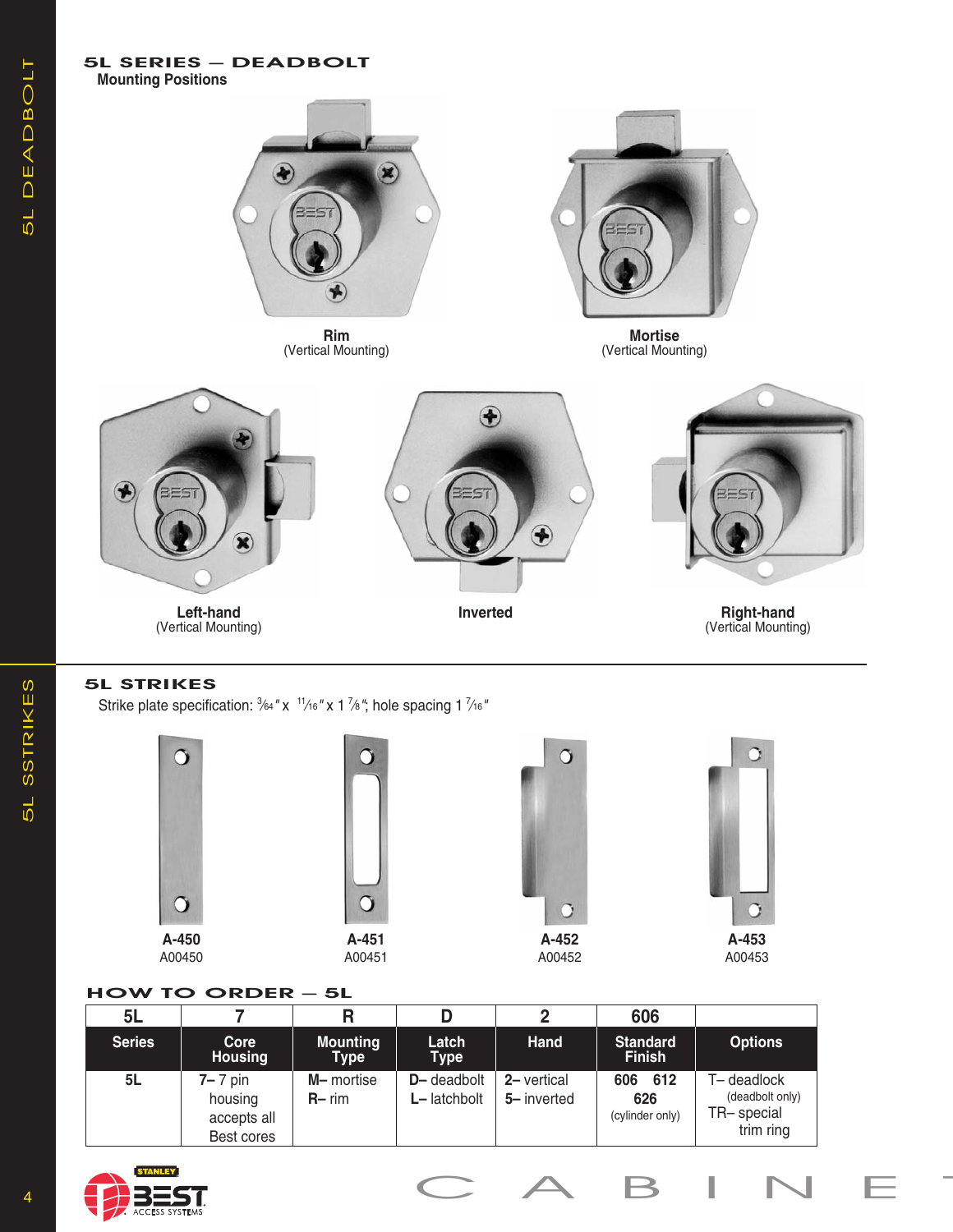## **8L SerieS – MaiL box LocKS**

The 8L7SPR mail box lock features the convenience of the interchangeable core, allowing quick combination change, and is adaptable to a number of different mail box manufacturers. The 8L7SPR can be masterkeyed into any existing BEST® system. Variations are available for adaptation purposes.

**To order:** Specify mail box manufacturer and style number, and/or send sample of mail box door.

### **Specifications**

**Housing–** Steel, zinc plated. **Cylinder–** Machined from solid aluminum. **Cylinder head diameter–** 1 <sup>1</sup> /8*"*. Latchbolt-  $\frac{9}{32}$ " square with bevel. **Handing–** Right-hand standard – 8LSPR. **Finish–** 627 standard.



**8L7SPR (Inside)**

## **1e SerieS – SLabbeD cabinet MortiSe cyLinDerS**

The special cylinders are threaded to the head, mounted with a hex nut, and slabbed on both sides to prevent turning in the mounting hole.

### **Specifications**

**Length– 1E7D4:** 1<sup>15</sup>/32" from head to cam. **1E7E4:**  $1 \frac{1}{4}$  from head to cam. **Cylinder diameter–** 1<sup>5</sup>/<sub>32</sub>", <sup>7</sup>/<sub>8</sub>" across flats.  **Thread–** 1.150 - 32 (NS - 2A).  **Finish–** 626 standard.



**1E7D4**

Direct motion cam prevents key from being withdrawn in unlocked position. Reversible cam may be assembled for required hand at installation.



**1E7E4** 270° lost motion cam permits key to be withdrawn when locked or unlocked.



**Note:** RP5 includes – 1ER2, 1ER4 & 1ER5

### **How to orDer – 1e**

| 1F                          |                                              | F4                                          | RP <sub>3</sub>                                                                                                                                                                                                        | 626                                    |
|-----------------------------|----------------------------------------------|---------------------------------------------|------------------------------------------------------------------------------------------------------------------------------------------------------------------------------------------------------------------------|----------------------------------------|
| Cylinder<br><b>Diameter</b> | Core<br><b>Housing</b>                       | <b>Function</b><br>Code                     | <b>Rings</b>                                                                                                                                                                                                           | <b>Finishes</b>                        |
| 1E-1 $\frac{5}{32}$ "       | 7-7 pin housing<br>accepts all Best<br>cores | D4- direct motion<br><b>E4-</b> lost motion | <b>RP</b> - $\frac{3}{16}$ " and $\frac{3}{8}$ "<br><b>RP1-</b> $\frac{1}{8}$ " and $\frac{3}{16}$ "<br><b>RP2-</b> $\frac{1}{8}$ " and $\frac{1}{4}$ "<br><b>RP3-</b> $\frac{1}{8}$ , $\frac{1}{4}$ and $\frac{3}{8}$ | 606<br>605<br>613<br>612<br>625<br>626 |

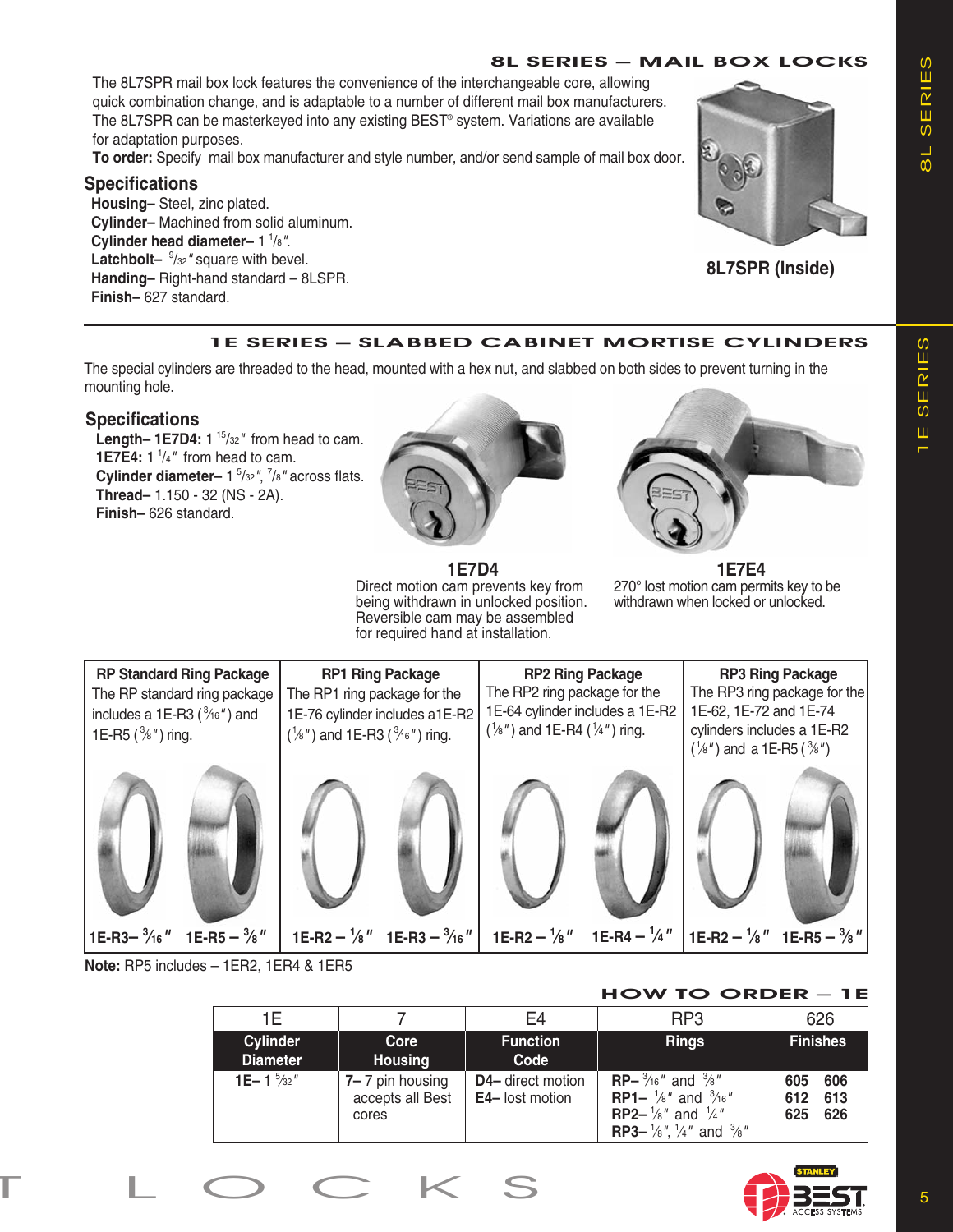## **5e SerieS 3/4" UtiLity cyLinDer**

### **5E Specifications:**

### **5E6 – Series**

5E SErIES

-<br>5日

SERIES

**"A" (Body length)–** 31/32*"*, **Body diameter–** <sup>3</sup> /4*"*, **Body–** 6 pin, **Head diameter–** <sup>7</sup> /8*"*, **Finish –** 626, **"B" (Max. mounting thickness)–** 11/16*"*

#### **5E7 - Series**

**"A" (Body length)–** 1 1 /8*"*, **Body diameter–** <sup>3</sup> /4*"*, **Body–** 7 pin, **Head diameter–** <sup>7</sup> /8*"*, **Finish–** 626,

**"B" (Max. mounting thickness)–**27/32*"*

## **Standard 5E Assembly unit includes:**

Keyed <sup>3</sup>/<sub>4</sub>" with cam (specify cam length - if length is not specified, the 5EC1 x <sup>7</sup>/<sub>8</sub>" will be supplied as standard), hex nut, spacer collar (not supplied unless length is specified), and lock washer.

### **Application:**

Fits standard <sup>3</sup>/4<sup>*"*</sup> cylinder installations for e.g. desks, file cabinets, coin-operated vending machines, utility cabinets, storage cabinets, elevators,and security alarm control panels.

### **Material finish:**

Solid extruded brass cylinder body, 626 finish standard.

### **Cam motion operation:**

TYPE "A" - Standard 5E cylinder key rotates 360° right or left.

TYPE "B" - Limited motion cam operation 90° or 180° as required.

TYPE "C" - Lost motion cam operation 90°: Key removal with cam in locked or unlocked position.

 TYPE "D" - Throw member-type drive. Two throw pins engage key plug from rear of cylinder. (Direct 360° action-R or L.) Throw member types available upon request.

### **Cam & Spacer Collar:**

Cam variations are detailed in the cylinder catalog section and may be modified for use on the 5E cylinder. Standard cams  $3/32'$ are factory attached to key plug with screws.  $3/4"$ Spacer collars may be required to position 7/8" Dia. Dia.  $\leq$ the cam for proper lock operation. The **BEST CENTER OF** spacer collar is installed between the 5E **ROTATION** cylinder head and the mounting surface. Both straight collars and special tapered  $5/8$ collars available by request.

**To order:** For more information see E series catalog section.

### **How to orDer – 5e**

| <b>Series</b><br>Keyway Combinating<br>Cam Mounting<br>Cam<br>$\vert$ Degree of $\vert$ Finish<br>Lock<br>Cam<br>Cam<br><b>Ring</b><br><b>Length Position Direction Rotation</b><br>Length<br><b>Body</b><br>Code<br><b>Motion</b><br>$ 5E-{}^{3}4'' 6-6$ pin $ {\rm designate} 1-$ uncomb- $ A-$ direct $ R701-{}^{1}46'' 1-$ fixed straight $ 10-{}^{5}6'' 3-3$<br>$R$ -right<br>$ 90 - 90^{\circ} $<br>626-<br>$ 12 - \frac{3}{4}  $ o'clock<br>$\vert$ B-limitedR702- <sup>1</sup> / <sub>8</sub> " $\vert$ 2A-fixed<br>$ L - \text{left} $<br>$ 7 - 7 $ pin specific<br>180-180 $°$ standard<br>inated<br>$ 14 - \frac{7}{8} $ 6 – 6<br>$ $ R703- $\frac{3}{16}$ " offset in<br>$ 2-$<br>$360 - 360^{\circ}$<br>$ C - \text{lost} $<br>keyway<br>cores<br>$ $ R704– $\frac{1}{4}$ " 2B–fixed<br>$ 16 - 1" $<br>$(A, E, etc.)$ combinated $D$ – throw<br>o'clock<br>$ $ R705- $\frac{5}{16}$ " offset out<br>and so $ 9-9 $<br>member |
|-------------------------------------------------------------------------------------------------------------------------------------------------------------------------------------------------------------------------------------------------------------------------------------------------------------------------------------------------------------------------------------------------------------------------------------------------------------------------------------------------------------------------------------------------------------------------------------------------------------------------------------------------------------------------------------------------------------------------------------------------------------------------------------------------------------------------------------------------------------------------------------------------------------------------------------------|
|                                                                                                                                                                                                                                                                                                                                                                                                                                                                                                                                                                                                                                                                                                                                                                                                                                                                                                                                           |
| <b>R706-</b> $\frac{3}{8}$ " <b>3</b> -lost motion<br>$ $ forth in $ $ o'clock<br><b>R707-</b> $\frac{7}{16}$ " 4A-lost motion  $\frac{1}{16}$ of<br>$12 - 12$<br>$\sqrt{3708} - \frac{1}{2}$ "<br>offset in<br>o'clock<br>inch<br>4B-lost motion<br>offset out<br>D-direct throw                                                                                                                                                                                                                                                                                                                                                                                                                                                                                                                                                                                                                                                         |





**5E– Straight Cam**

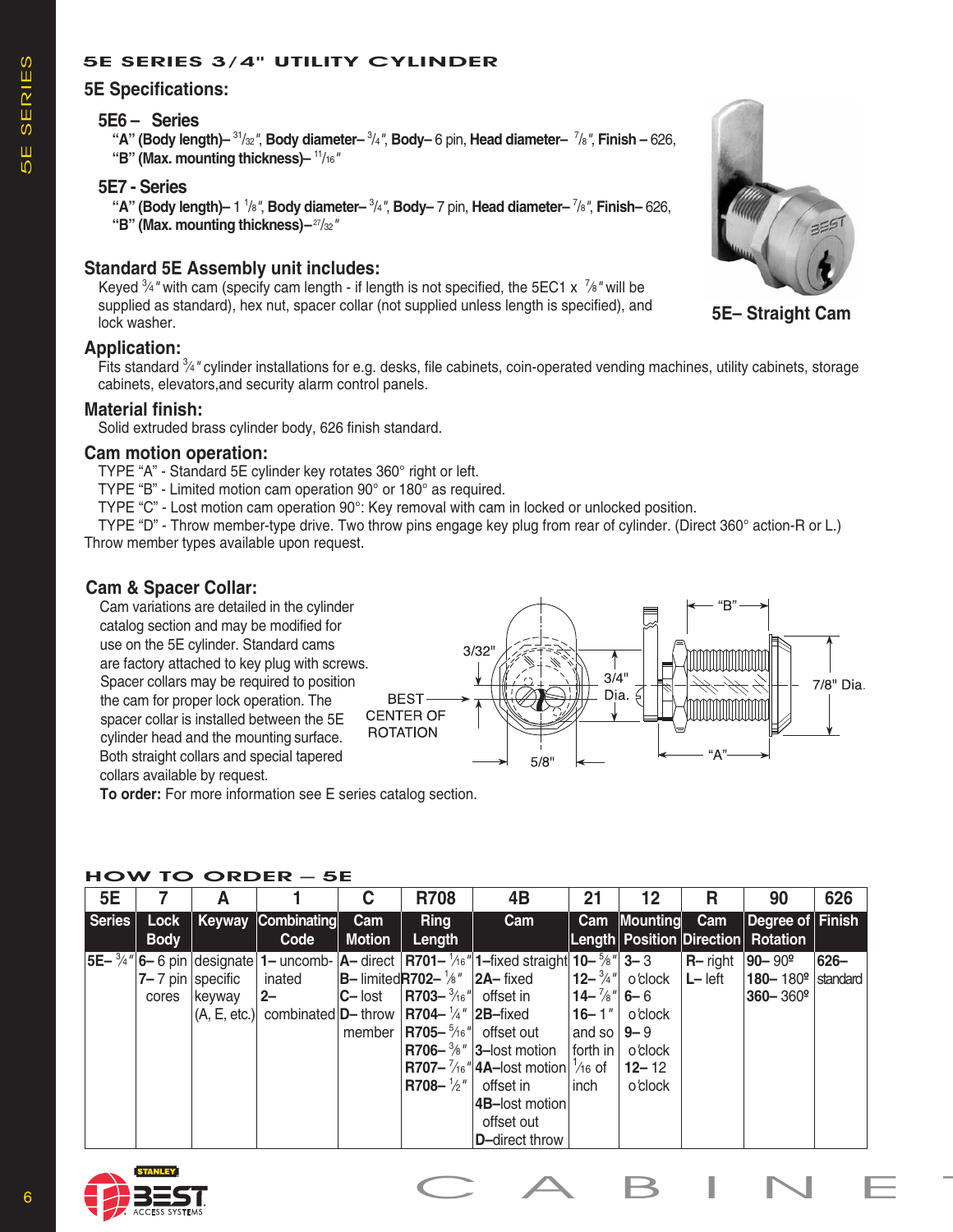## **Specifications**

 **Material–** All parts are solid brass; phosphorbronze springs.  **Dimensions–** See illustrations and table below.  **Finish–** 2P Series 626 (satin chrome) standard finish. 5P series finish to match satin chrome. (7 pin only).

 Two types of file cabinet push locks are available from Stanley Security Solutions. The 2P series incorporates the BEST® interchangeable core and requires special cabinet preparation. The 5P series replaces standard industry size file cabinet locks without modification of lock opening, but does not have the interchangeable core features. Both may be keyed individually, keyed alike, masterkeyed or grand-masterkeyed with other BEST® lock of any type.

 **To order:** Specify proper lock, finish and keying instructions.



**2P73 Vertical mounting slot**



**2P74 Horizontal mounting slot**

# **2P Series Specifications**

| <b>Dimensions in inches</b>                                                                                                                                        |                               |   |   |   |   |   |   |   |   |                                                                                                                         |  |
|--------------------------------------------------------------------------------------------------------------------------------------------------------------------|-------------------------------|---|---|---|---|---|---|---|---|-------------------------------------------------------------------------------------------------------------------------|--|
|                                                                                                                                                                    | <b>Vertical Mounting Slot</b> |   |   |   |   |   |   |   |   |                                                                                                                         |  |
|                                                                                                                                                                    | A                             | в | C | D | Е | F | G | н | J | K                                                                                                                       |  |
| 2P73                                                                                                                                                               |                               |   |   |   |   |   |   |   |   |                                                                                                                         |  |
| (7Barrel) $2^{9/32''} _{1/4''} _{19/32''} 1^{1/8''} _{3/4''} $                                                                                                     |                               |   |   |   |   |   |   |   |   | $\left  \frac{5}{16}$ " $\right $ $\frac{1}{8}$ " $\left  \frac{5}{32}$ " $\right $ #6-32 $\left  \frac{5}{32} \right $ |  |
| <b>Horizontal Mounting Slot</b>                                                                                                                                    |                               |   |   |   |   |   |   |   |   |                                                                                                                         |  |
| 2P74<br><b>(7Barrel)</b> $\left  2 \frac{9}{32} u \right ^{1/4} u \left ^{19/32} u \right  1^{1/8} u \left  \frac{3}{4} u \right ^{5/16} u \left ^{1/8} u \right $ |                               |   |   |   |   |   |   |   |   | $\frac{5}{32}$ " #6-32 $\frac{5}{32}$ "                                                                                 |  |

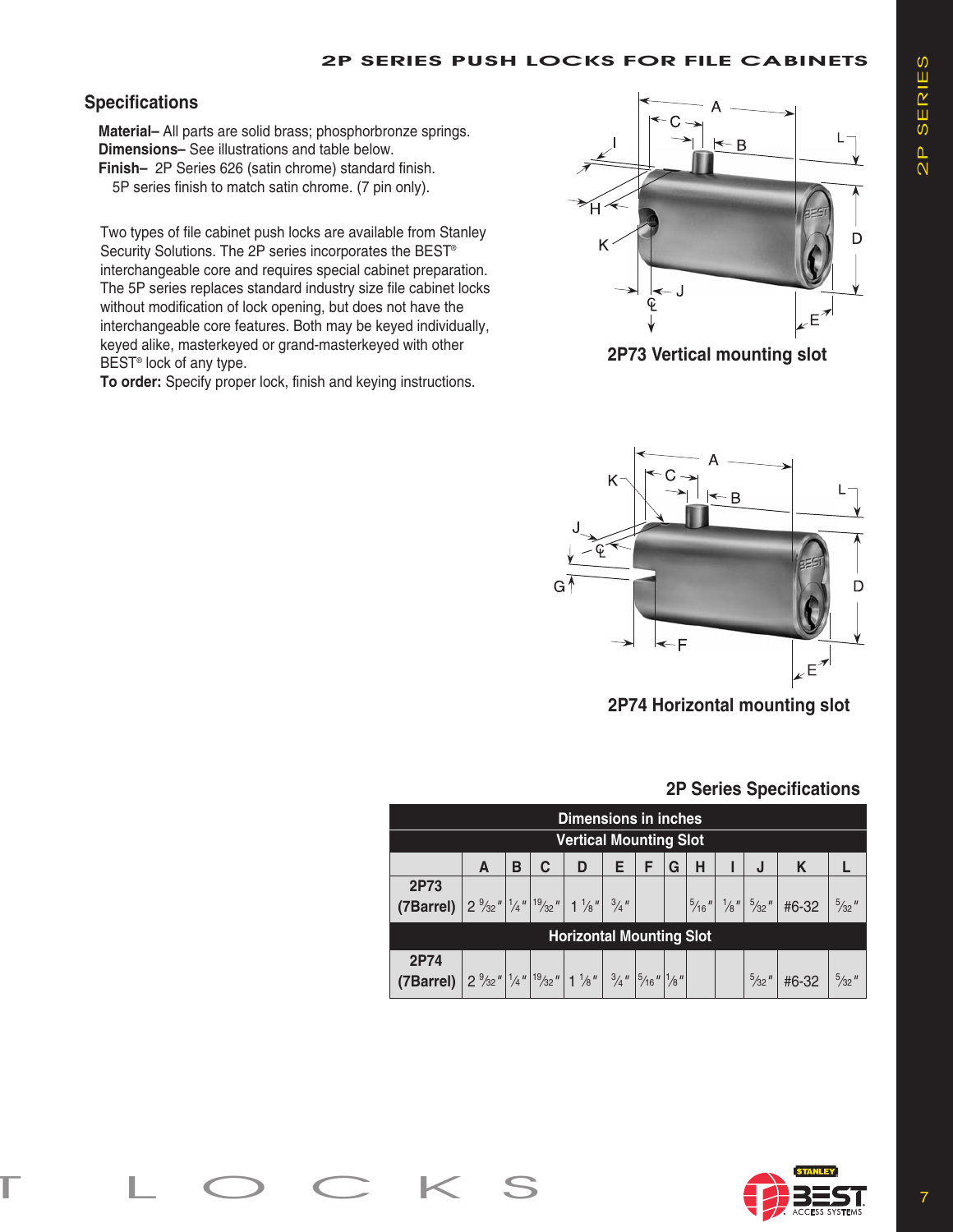### **2S SerieS PUSH LocKS for SLiDinG DoorS**

# **Specifications**

**Case–** extruded brass. **Width–** 1 <sup>1</sup> /2*"* **Thickness–** 23/32*"* **Inside face plate–** 2  $\frac{3}{4}$ " x  $\frac{7}{8}$ ", hole spacing 2  $\frac{3}{16}$ ". **Detachable face plate-**  $\frac{1}{16}$  " x 1  $\frac{1}{8}$ " x 2  $\frac{3}{4}$ ", hole spacing 2  $\frac{3}{16}$ ". **Strike** – 2<sup>3</sup>/<sub>4</sub>" x 1<sup>1</sup>/<sub>8</sub>", 2<sup>3</sup>/<sub>16</sub>" hole spacing. **Finish–** 626 supplied unless otherwise specified.



**2S73 Surface Mounted** (BHMA E07161)

| <b>Function</b><br>Code | <b>Door</b>                                | <b>Bolt</b><br><b>Thickness</b>                                                          | <b>Operation</b>                                                                                               |
|-------------------------|--------------------------------------------|------------------------------------------------------------------------------------------|----------------------------------------------------------------------------------------------------------------|
| 73                      | $19/32$ " dia.<br>to 1 $\frac{5}{8}$ "     | $19/32$ " dia.<br>$\frac{1}{2}$ " throw                                                  | When unlocked, case of<br>lock moves out through                                                               |
| 73 x TBM                | $^{7}/\mathrm{s}$ "<br>to $1\frac{5}{8}$ " | $19/32$ " dia.<br>$\frac{1}{2}$ " throw                                                  | door stile and may be<br>used as handle for<br>moving door. To lock<br>2S73 and 2S74, push                     |
| <b>74 x TBM</b>         | $^{7}/\mathrm{g}''$<br>to $1\frac{5}{8}$ " | $19/32$ " dia.<br>$3/4$ " throw                                                          | case in through door.<br>Spring locking action. To<br>lock 2S75, operate key                                   |
| <b>75 x TBM</b>         | $^{3}/_{4}$ "<br>to $1\frac{5}{8}$ "       | $\frac{1}{2}$ " dia.<br>$x^7/16''$ bolt<br>engagement.<br>$\frac{1}{8}$ " locking<br>pin | and push case "IN"<br>through door to engage<br>bolt retaining pin behind<br>strike plate in opposite<br>door. |

## **fUnction coDe cHart**



**2S74 x TBM Through-Bolt Mounted** (BHMA E07161)

## **How to orDer 2S**

| 2S                                                                    |                        |                         | 626                              | $**$ |
|-----------------------------------------------------------------------|------------------------|-------------------------|----------------------------------|------|
| <b>Series</b>                                                         | Core<br><b>Housing</b> | <b>Function</b><br>Code | <b>Standard</b><br><b>Finish</b> |      |
| 2S- push lock<br>for sliding door<br>accepts all<br><b>BEST</b> cores | $7 - 7$ pin<br>housing | see above               | 626                              |      |

Must specify key mark and number of keys or designate L/C for less core.





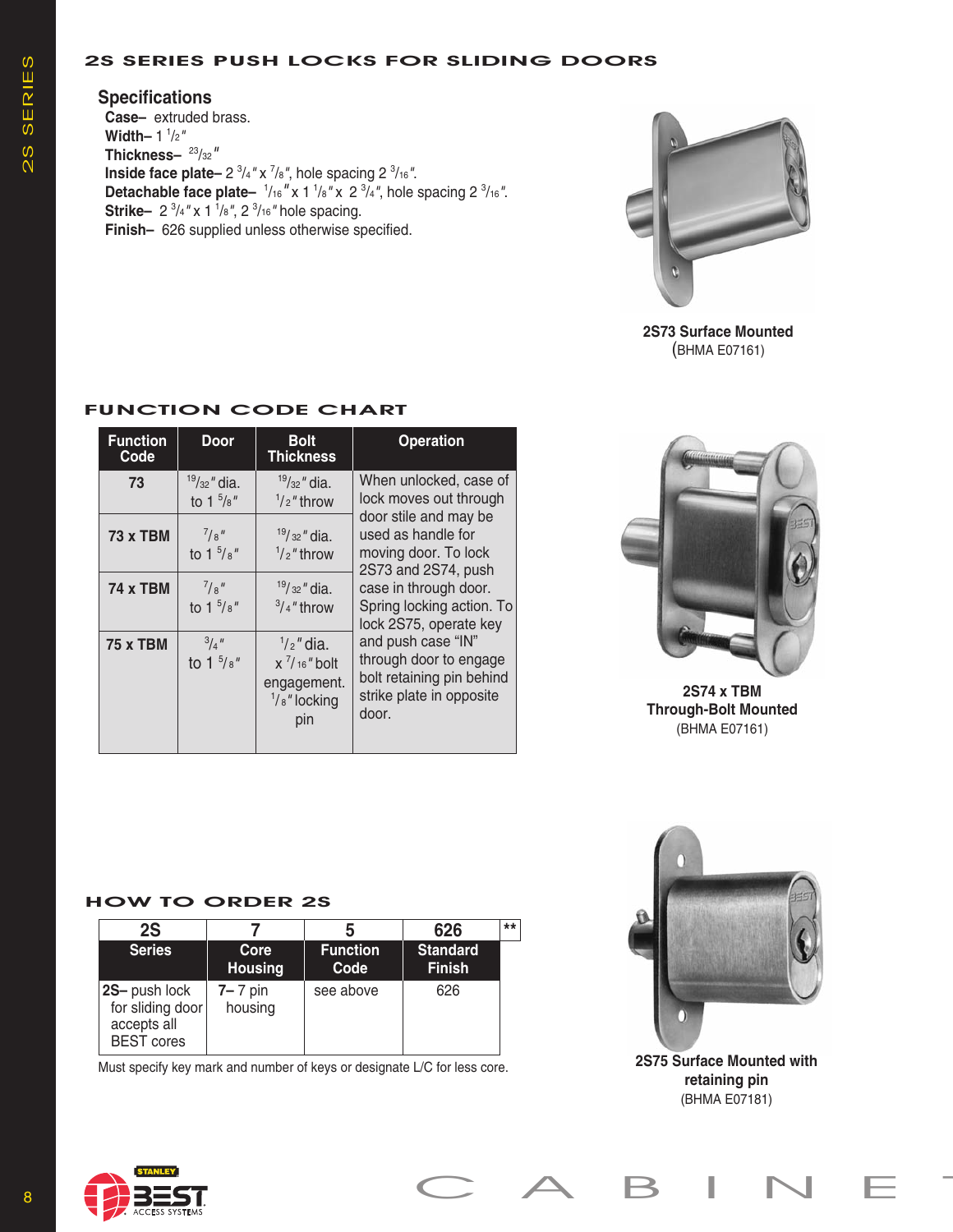## **3S SerieS SLiDinG PaneL LocKS**

## **Specifications**

**Strike strap-** stainless steel,  $1/2$  *wide.*  **Locking housing–** aluminum.

 **Finish–** 627 aluminum only.

 **Operation–** A stainless steel strap mounts permanently on the inner sliding panel. When panels are closed, the tongue ofthe strike strap extends beyond the edge of the outer panel. To lock panels, slide lock housing onto overlapping tongue and up against edge of outer panel. Lock by turn of key. Key is removable in locked position only.



**3S75**









**3S77**

### **SPECIFICATIONS**

| <b>Strike strap</b> | Length          | <b>Thickness</b> |
|---------------------|-----------------|------------------|
| 3SS1                | $4^{1}/4''$     | $1/4$ "          |
| 3SS2                | $6^{1}/4''$     | $^{7}/_{32}$ "   |
| 3SS3                | $6^{1}/4$ "     | $^{5}/_{16}$ "   |
| 3SS4                | $6^{1}/4$ "     | $13/32$ "        |
| 3SS <sub>5</sub>    | 6 $^{1}/_{4}$ " | $^{3}/_{4}$ "    |

### **How to orDer – 3S**

| 3S                       |                                                            | 5                                                                                       | S <sub>2</sub>                                                                                                                                                                                                        | 627               |
|--------------------------|------------------------------------------------------------|-----------------------------------------------------------------------------------------|-----------------------------------------------------------------------------------------------------------------------------------------------------------------------------------------------------------------------|-------------------|
| <b>Series</b>            | Core<br><b>Housing</b>                                     | <b>Function</b><br>Code                                                                 | <b>Strike</b><br><b>Strap</b>                                                                                                                                                                                         | <b>Finish</b>     |
| 3S-sliding<br>panel lock | $7 - 7$ pin<br>housing<br>accepts all<br><b>BEST</b> cores | 5- straight lock<br>housing<br>7- captured panel lock<br>8-housing with 1"<br>extension | <b>S1-</b> 4 $\frac{1}{4}$ " x $\frac{1}{4}$ "<br>S2- standard unless<br>otherwise specified<br>S3-6 $\frac{1}{4}$ " x $\frac{5}{16}$ "<br><b>S4-</b> 6 $\frac{1}{4}$ " x $\frac{13}{32}$ "<br>S5-6 $1/4$ " x $3/4$ " | $ 627 -$ standard |

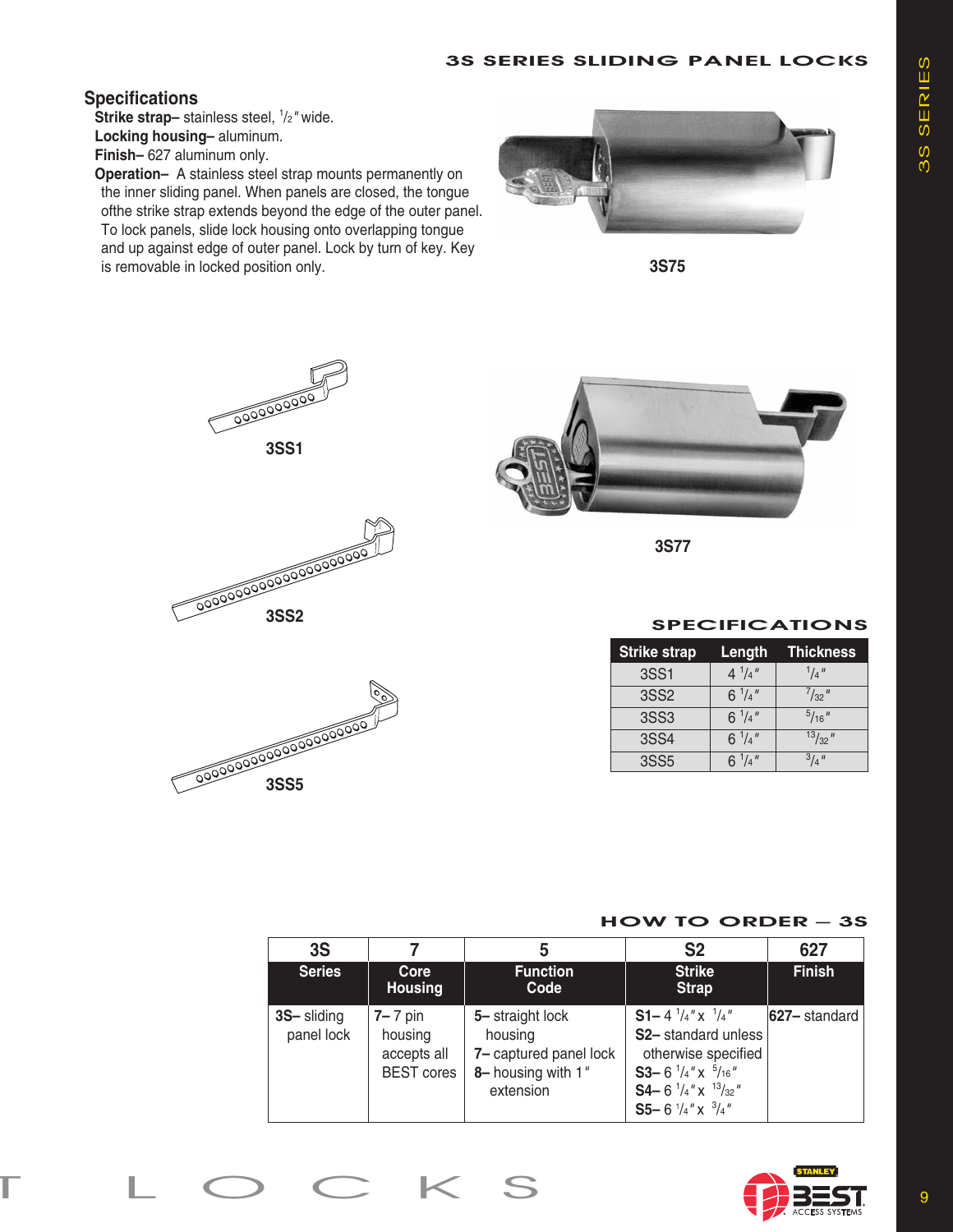### **SerVice eQUiPMent**

## **5E254**

#### **Metal Punch and Die**

This tool provides a quick method for cutting accurate 3 ⁄4*"* slabbed holes in metal cabinets in order to mount the 5E cylinder. Slabbed side prevents cylinder from turning or being forced with head wrench. **To order specify: 5ED254 punch and die.**



**5ED254– Metal Punch and Die**

**5ED253 Thread Tap** Matches standard 24 thread on 5E series cylinder locks. **To order specify: 5ED253 thread tap**

### **5ED261 Capping Block**

 The capping process for single shearline 5E cylinders requires the following:

- **5E slide caps: 5ECP6– 6 pin 5ECP7– 7 pin**
- **5E Cylinder: 5ED261 Capping Block 5ED262 Cap Depressor**

### **Service Equipment for 5E Cylinders (single shearline)**

 Best single shearline locks may be combinated to Grand Master, Master and/or any operating combinations in your BEST system. Utilizes the AD433 Key Combinator.

See (D Series) Service Equipment Catalog for details.

### **5ED250 Combinating Kit (single shearline)**

Similar to standard CD431 kit for figure 8 cores, the single shearline kit provides a special 5ED261 capping block, springs (5ES1) and caps (5ECP)

#### **To order specify:**

**5ED250 - 2 (for A2 system) 5ED250 - 3 (for A3 system) 5ED250 - 4 (for A4 system)**

### **Pin Segments (included in kit)**

Close tolerance segments assist in accurate combinating. **To order:** Contact your local Best Representative.

### **Core Springs (included in kit)**

This properly sized spring facilitates consistent action in all BEST figure 8 cores.

**To order specify: 22S springs.**

### **Core Caps (included in kit)**

Barrels are securely sealed by applied core caps. **To order specify: 21C caps.**



**5ED253– Thread Tap**



**5ED261– 5E Capping Block**



**5ED250– Combinating Kit (single shearline)**

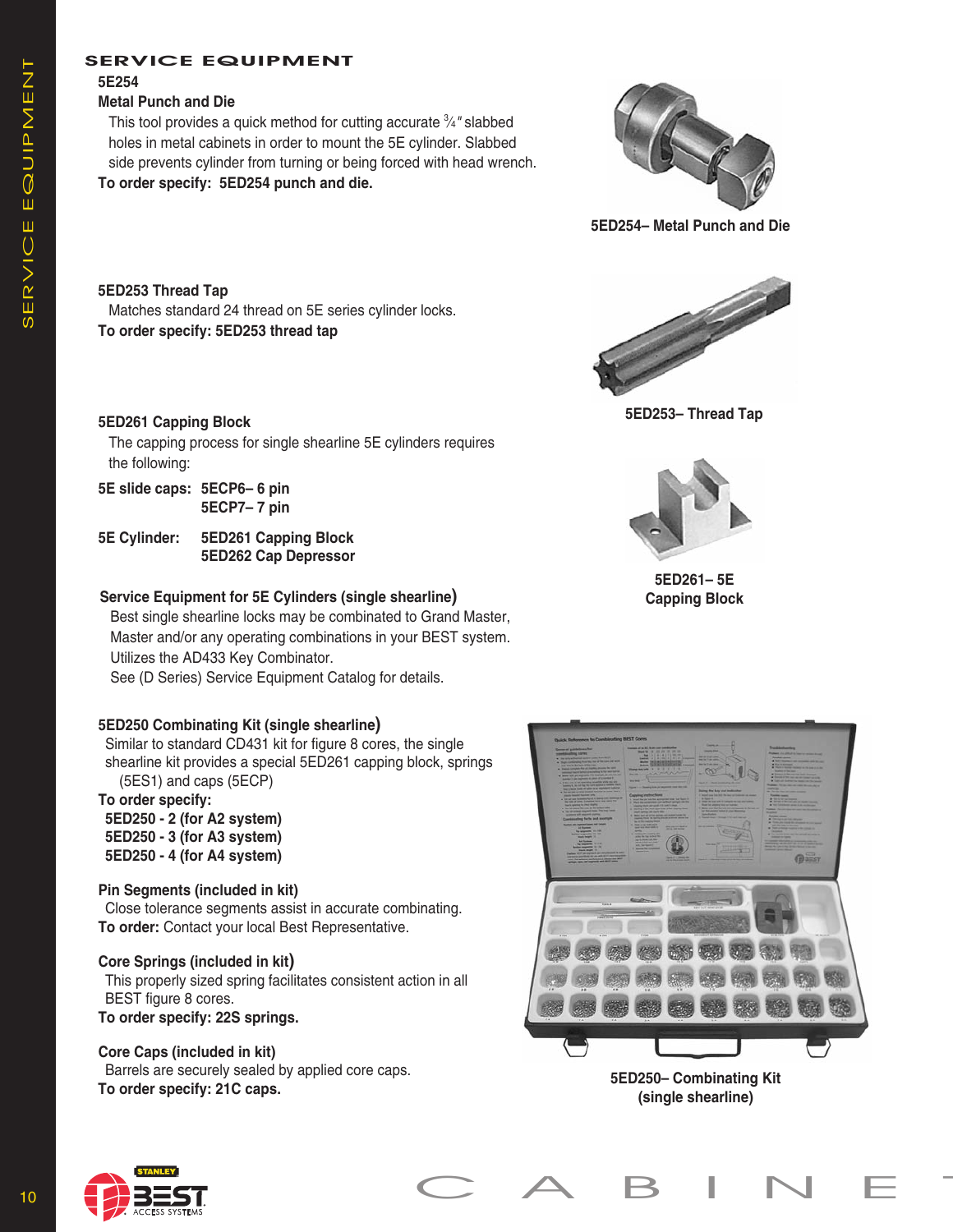## **corMax™ PatenteD KeyinG SySteM**

One of the greatest threats to key control within your facility is the unauthorized duplication of keys; one simple solution is the use of the CORMAX™ Patented Keying System.

Very seldom can a single product meet all of your exact needs, and often your level of convenience must be sacrificed to fit the capabilities of the product. The CORMAX Patented Keying System provides you with an significant amount of flexibility, enabling a solution that fits your unique balance between security and convenience.

The CORMAX Patented Keying System is available in two series of keyways, the M Series and the X Series. Each series offers a different blend of features. For example the CORMAX Patented Keying System can provide geographic exclusivity to the customer to help you maximize convenience while optimizing your security.

#### **M Series Keyway Features**

- Patented keys operate both CORMAX and Standard BEST cores (backward compatibility) with existing BEST keyway (J,K,L,M only). Standard keys do not operate CORMAX cores.
- Available in large bow, long blade, and long nose key blanks to work with special applications.
- Available in core designs for use in special application locks, such as high security mortise, hotel cylinders, and glass display-case locks.
- Utilizes the same combinating kits and key cutting equipment as the Standard BEST keyways.
- M Series keys operate CORMAX cores and Standard (non-patented) BEST cores. Standard key blanks do not operate CORMAX cores.

#### **X Series Keyway Features**

- Distinctive key design includes thicker key blanks with larger bow for added strength and easier handling.
- Keyways are unique to CORMAX Patented Keying System offering even higher key duplication protection.
- CORMAX keyways utilize the standard combinating kit, minimizing the expense of system changeover.
- X Series keys operate CORMAX cores only.

**CORMAX™ Patented Keying System**

COrmAX™ PATENTED KEYING SYSTEm CORMAXTM PATENTED KEYING SYSTEM